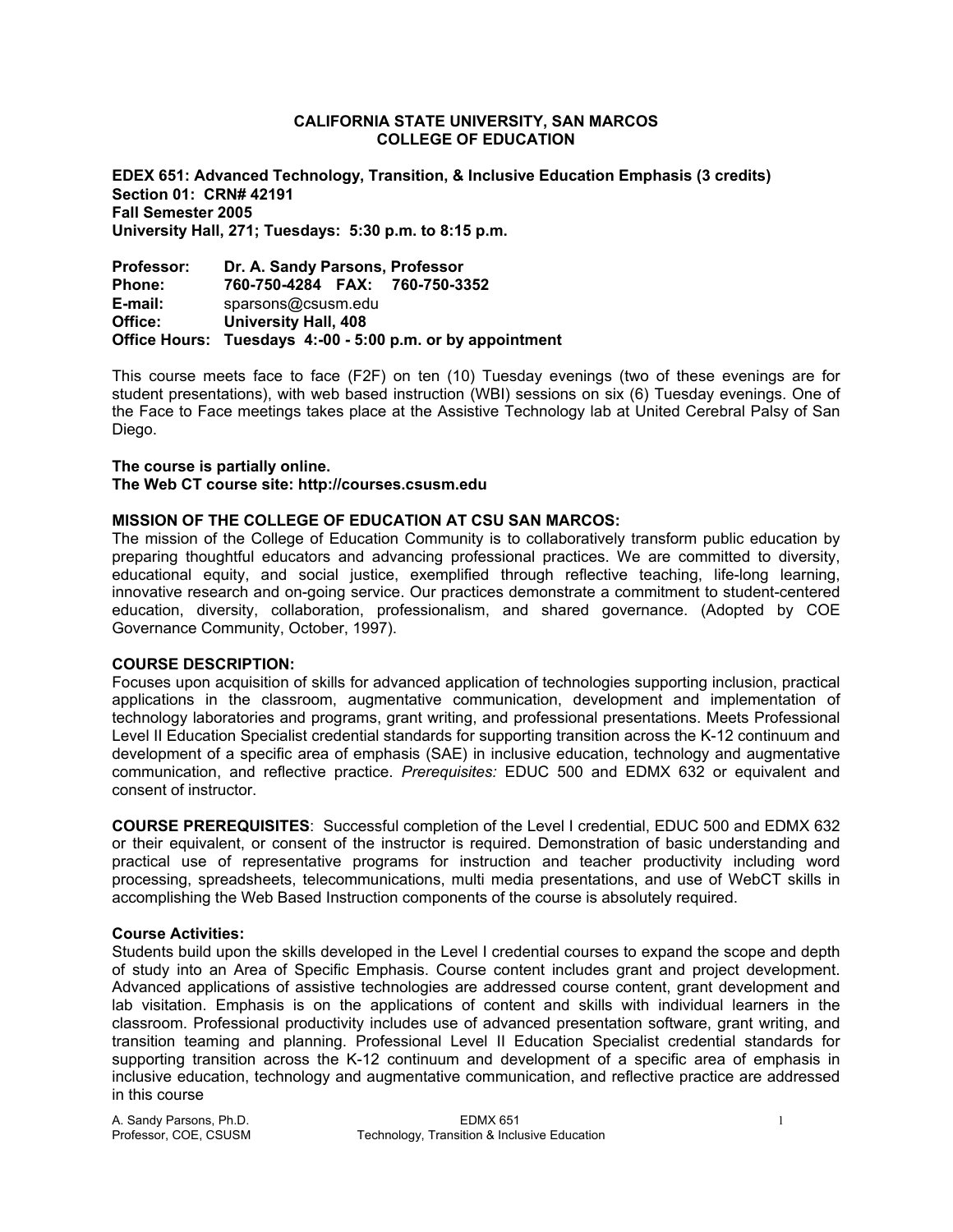# **REQUIRED TEXT AND MATERIALS: (please read carefully the notes on the last page of this syllabus).**

# **Text:**

**Required:** 

 Pierangelo, R., & Giuliani, G. A. (2004**).** *Transition services in special education: A practical approach.*  Pearson: Allyn Bacon**.** New York, NY.

# **Bound Reader: Required: (Note, the bound reader will may not be ready until the second week of class, if you want to try to get it earlier call first to make sure it is printed. I will send a course mail to let you know when it is available.)**

 Parsons, S. Bound Reader for EDEX 651. This will be available at the **CopyServe**. (760) 599-9923. 754 South Rancho Santa Fe Blvd. Enter the first driveway off San Marcos Blvd. just west of Rancho Santa Fe Rd. and Citibank, turn right into the drive and make an immediate left. The store faces San Marcos Blvd.

**University Print Card**. You can purchase this card in ACD 202, the open lab.

**USB drive** for bringing documents into class for power point presentation and document sharing. **Please note that the lab in UH 271 does NOT have 3.5" floppy disk drives.**

# **Recommended:**

American Psychological Association. (1995*). Publication manual of the American psychological association, fourth edition.* American Psychological Association, Washington, CD.

# **AUTHORIZATION TO TEACH ENGLISH LEARNERS**

This credential program has been specifically designed to prepare teachers for the diversity of languages often encountered in California public school classrooms. The authorization to teach English learners is met through the infusion of content and experiences within the credential program, as well as additional coursework. Students successfully completing this program receive a credential with authorization to teach English learners.

*(Approved by CCTC in SB 2042 Program Standards, August 02)*

# **COLLEGE OF EDUCATION ATTENDANCE POLICY**

Due to the dynamic and interactive nature of courses in the College of Education, all students are expected to attend all classes and participate actively. At a minimum, students must attend more than 80% of class time, or s/he may not receive a passing grade for the course at the discretion of the instructor. Individual instructors may adopt more stringent attendance requirements. Should the student have extenuating circumstances, s/he should contact the instructor as soon as possible. *(Adopted by the COE Governance Community, December, 1997).* Those students coming to class late or returning from break late are penalized participation points.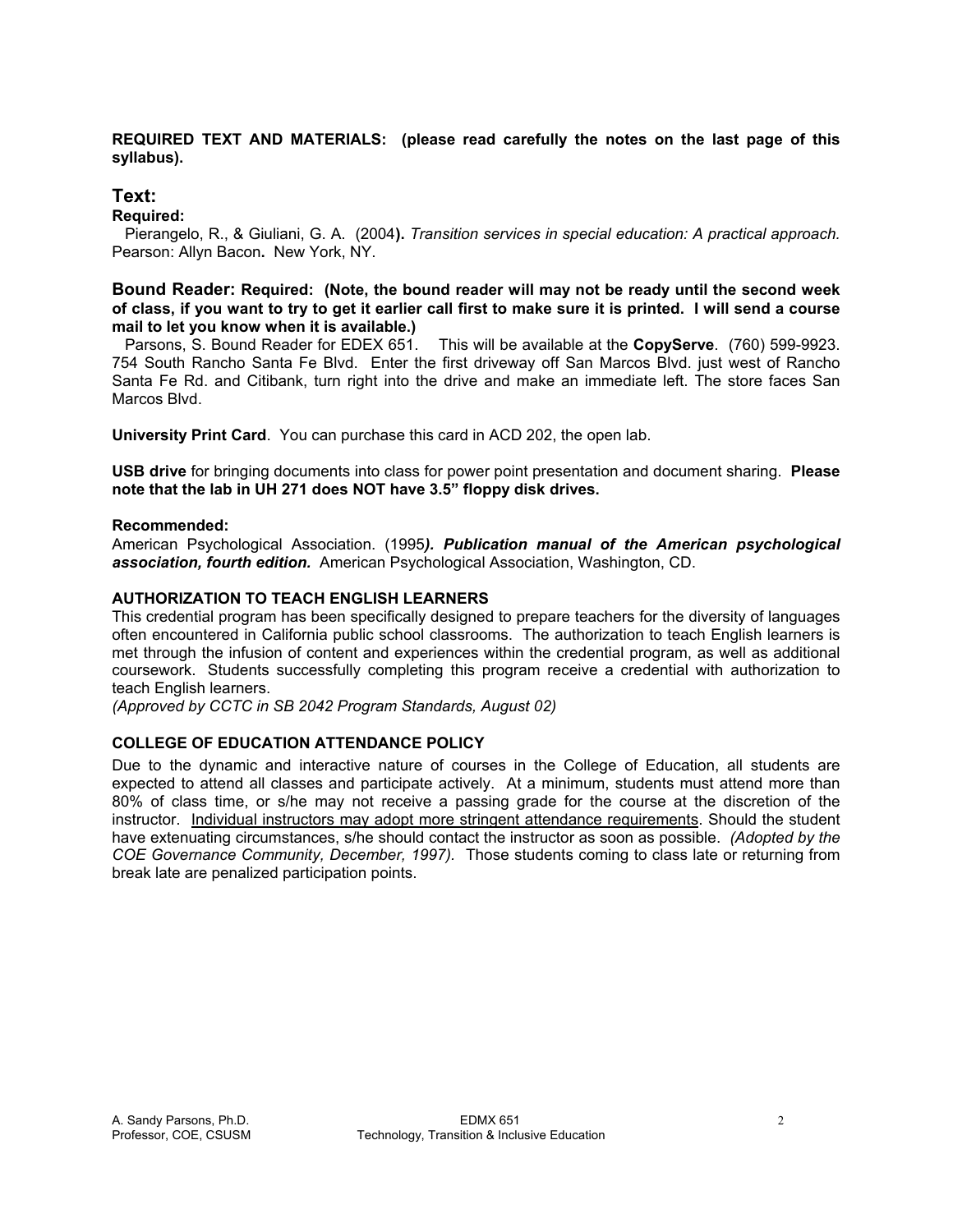# **STUDENTS WITH DISABILITIES REQUIRING REASONABLE ACCOMMODATIONS**

Students must be approved for services by providing appropriate and recent documentation to the Office of Disable Student Services (DSS). This office is located in Craven Hall 5205, and can be contacted by phone at (760) 750-4905, or TTY (760) 750-4909. Students authorized by DSS to receive reasonable accommodations should meet with their instructor during office hours or, in order to ensure confidentiality, in a more private setting.

# **TEACHER PERFORMANCE EXPECTATION (TPE) COMPETENCIES**

The course objectives, assignments, and assessments have been aligned with the CTC standards for the Special Education, Specialist Level II Credential. This course is designed to help teachers seeking a California teaching credential to develop the skills, knowledge, and attitudes necessary to assist schools and district in implementing effective programs for all students. The successful candidate will be able to merge theory and practice in order to realize a comprehensive and extensive educational program for all students. You will be required to formally address the following TPEs in this course: (these will be handed out in class).

# **CTC Level II Standards:**

The table below indicates the CTC Level II standards and levels of competence addressed by EDEX 651 and the level (i.e., knowledge, application) at which each standard is demonstrated.

**Key to Table**: (number indicates CTC standard addressed)

**M/M/S** = Common Mild/ Moderate and Moderate/Severe Education Specialist Competency

- **M/M**= Mild/Moderate Education Specialist Competency
- **M/S** = Moderate/Severe Education Specialist Competency
- **K** = Competence at **knowledge** level
- **A** = Competence at **application** level

# **Table of CTC Level II Standards and Levels of Competence**

| M/M/S | M/M/S | M/M/S      | M/M | M/M | M/S        | M/S |
|-------|-------|------------|-----|-----|------------|-----|
| 15    | 16    | 17         | 18  | 20  | 18         | 19  |
| K/A   | K/A   | <b>K/A</b> | K/A | K/A | <b>K/A</b> | K/A |

| 15 M/M/S | <b>Current and Emerging Research and Practices</b><br>Interpret, apply, and disseminate current and emerging research, theories,<br>legislation, policies and practices.<br>Research the current professional literature in an area of specific emphasis.                                                             |  |  |  |
|----------|-----------------------------------------------------------------------------------------------------------------------------------------------------------------------------------------------------------------------------------------------------------------------------------------------------------------------|--|--|--|
| 16 M/M/S | <b>Transition and Transition Planning:</b>                                                                                                                                                                                                                                                                            |  |  |  |
|          | Collaboration with personnel from other educational and community agencies,<br>Successful planning for transition to vocational experiences,<br>Procurement of technologies to ease transition process, and grant writing,<br>Legislation supporting barrier free access through technologies.                        |  |  |  |
| 17 M/M/S | Development of Specific Area of Emphasis (SAE):<br>Opportunities to build upon foundations of Level I Education Specialist work,<br>Expanding scope and depth of study in specific content areas,<br>Develop expertise in performing specialized functions<br>(e.g. Technology, Transition, and Inclusive Education). |  |  |  |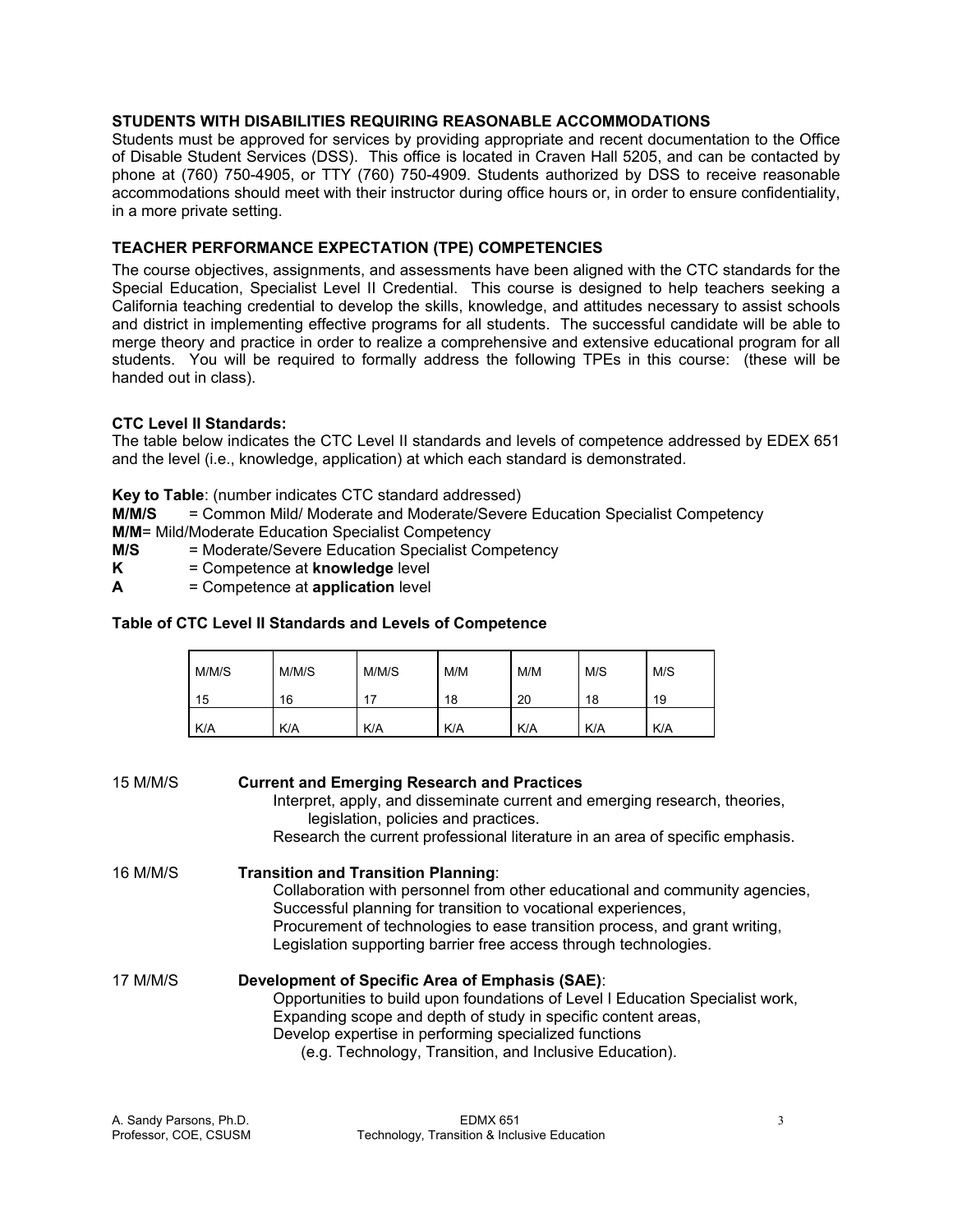| 18 M/M/ | <b>Assessment of Students</b><br>Assessment of verbal and non-verbal communicative competence for planning<br>Augmentative and Alternative Communication (AAC)<br><b>Technology Assessments and Planning</b>                                                                                                                                                          |
|---------|-----------------------------------------------------------------------------------------------------------------------------------------------------------------------------------------------------------------------------------------------------------------------------------------------------------------------------------------------------------------------|
| 20 M/M  | <b>Collaboration and Consultation</b><br>Develop skills in communication, collaboration and consultation for serving<br>in coordination function throughout the education placements of students.<br>Interdisciplinary teaming for planning transition across K-12 Curriculum.<br>Team writing of grant proposals for acquisition of funds in assistive technologies. |
| 18 M/S  | <b>Advanced Communication Skills:</b><br>Demonstrates effective communication skills for networking and collaborating.<br>Team building and facilitation for transition,<br>Team building and planning for infusion of technologies for curriculum support,<br>Development of professional presentations.<br>Development of grant proposals.                          |
| 19 M/S  | Leadership and Management Skills:<br>Demonstrates ability to work effectively within integrated service delivery models,<br>Participates in school restructuring and reform efforts to impact systems change.<br>Involvement in site-based decisions, restructuring and reform efforts.                                                                               |

Including students with mild/moderate/severe disabilities through use of technology.

# **COURSE OBJECTIVES:**

Student will:

- 1. demonstrate knowledge on current laws, policies, regulations, and funding sources for including technologies,
- 2. develop skills in the design of grant proposals including response to RFPs (Request for Proposal), basic planning, budgeting, writing grant proposals, and managing implementation of projects,
- 3 develop skills and practice in developing professional presentations using advanced software applications,
- 4. acquire a knowledge base and skills in facilitating transition across the K-12 continuum (preschool to elementary, elementary to middle school, middle to high school, high school) and also to postschool work, educational, and community experiences,
- 5 acquire knowledge and skills in the use of advanced technologies (hardware and software) with learners with diverse learning styles,
- 6. demonstrate knowledge of the application of augmentative and alternative communication (AAC) systems including nonsymbolic modes of communication (gestures, vocalizations, and eye gaze, body language and sign-symbol systems),
- 7. presentation of grants, projects, and research to classmates in professional workshop format,
- 8. engage in problem solving and futures planning of including individuals with special learning needs and supported included instruction through the use of technologies.

#### **Professional and Administrative Requirements**

1. Attend all class sessions. Please call the instructor when you are unable to attend class or if you must be late. It is the policy of the CSUSM College of Education that any student who misses 20%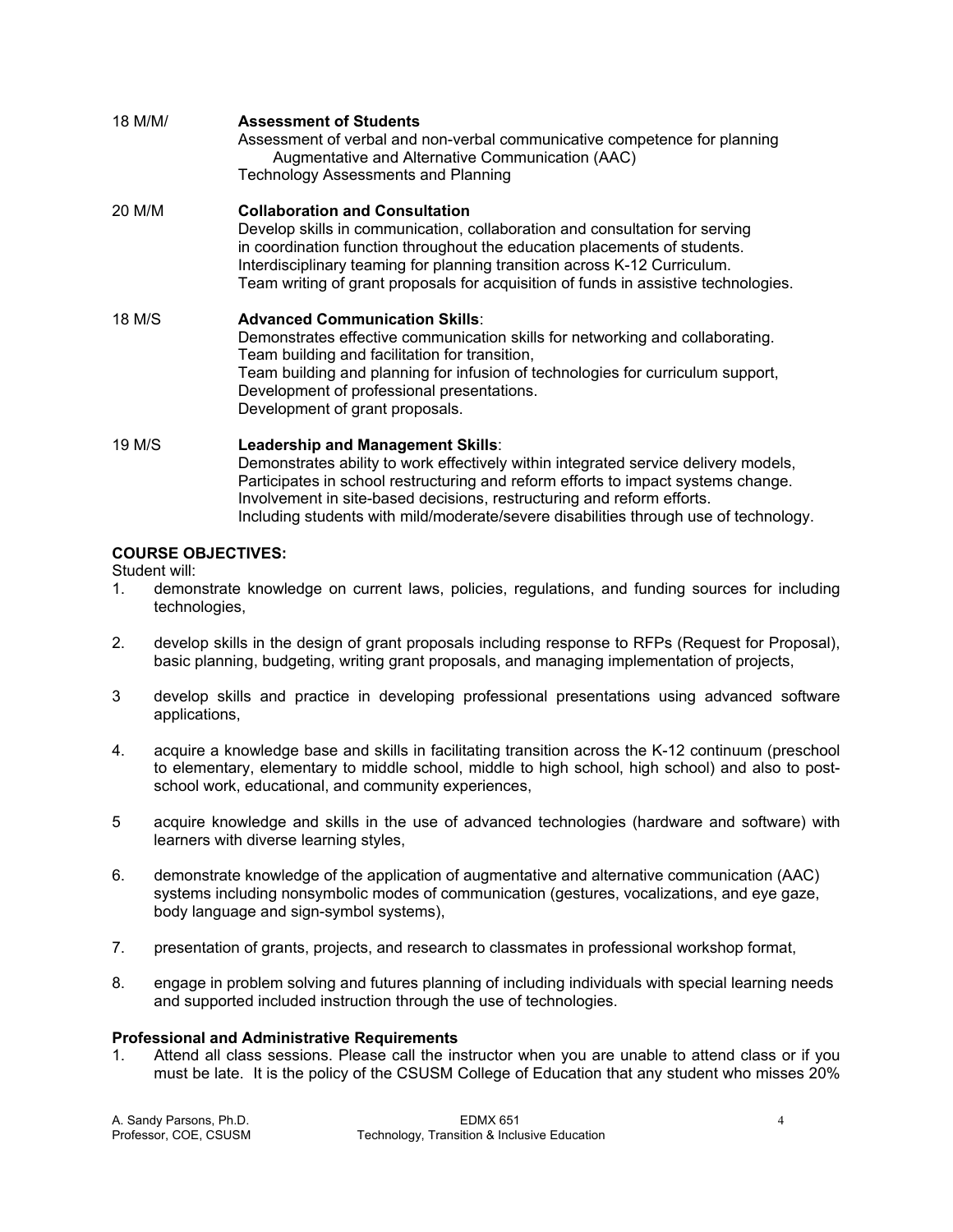or more of class time, field experiences, or class sessions may not receive a passing grade for the course.

- 2. Use "Person-first" language (e.g., "Student with Down Syndrome" rather than "Down Syndrome student;" must be used throughout all written and oral assignments and discussions.
- 3. Word-process all written documents. **Keep a copy of all of your work**. Proof of completion of all assignments is the responsibility of the student. Keep these records until you have received your grade. Also, you will want these copies for your records and for potential future use as professional portfolio entries.
- 4. Complete and hand in all assignments on the due dates for full credit. If you have extraordinary circumstances that impact completion of your assignments, please inform the instructor(s). Any time that you have questions or concerns, please contact the instructor(s) immediately.
- 5. Participate in class discussions and group activities and demonstrate positive interpersonal skills with classmates and guests. Participation points are assigned on the basis of participation, collegiality, collaborative effort, and professionalism in interactions with fellow students and the instructors and guest lecturers.
- 6. **Responsibility for obtaining handouts is that of the student**. If you are to miss class, be sure to select a class "buddy" to ensure that you receive handouts and information when you must miss class. You may wish to have the following information for your Buddy: Telephone, e-mail address, Fax number. Obtaining missed handouts is the responsibility of the student, get a buddy!
- **7.** If you lose your handouts, you must copy one from a classmate, the copy budget of the COE is extremely limited. TAKE ONLY ONE HANDOUT, the exact number is run, with no extras.
- **8. No Late Work is Accepted:** I do not accept late work. This includes assignments required in hard copy, as well as those to be posted to the discussion board in WebCT, or submitted online in WebCT using the assignments tool.
- **9. I do not accept assignments sent my e-mail attachment.** Due to the large number of students in our classes I will not accept e-mail attachments of work that is due in hard copy in class.

**NOTE:** If you have extenuating circumstances in your life, contact the instructor about missed classes or late work due to extreme circumstances.

10. The UH 271 lab has been newly refreshed with Macintosh G5 computers with beautiful new flat screen monitors. **THERE MUST BE ABSOLUTELY NO FOOD OR DRINK BROUGHT INTO THIS**  LAB!!! There will be participation point deductions for each breach of this policy. Thank you for your consideration.

#### **CSUSM ACADEMIC HONESTY POLICY**

"Students will be expected to adhere to standards of academic honesty and integrity, as outlined in the Student Academic Honesty Policy. All written work and oral assignments must be original work. All ideas/materials that are borrowed from other sources must have appropriate references to the original sources. Any quoted material should give credit to the source and be punctuated with quotation marks.

Students are responsible for honest completion of their work including examinations. There will be no tolerance for infractions. If you believe there has been an infraction by someone in the class, please bring it to the instructor's attention. The instructor reserves the right to discipline any student for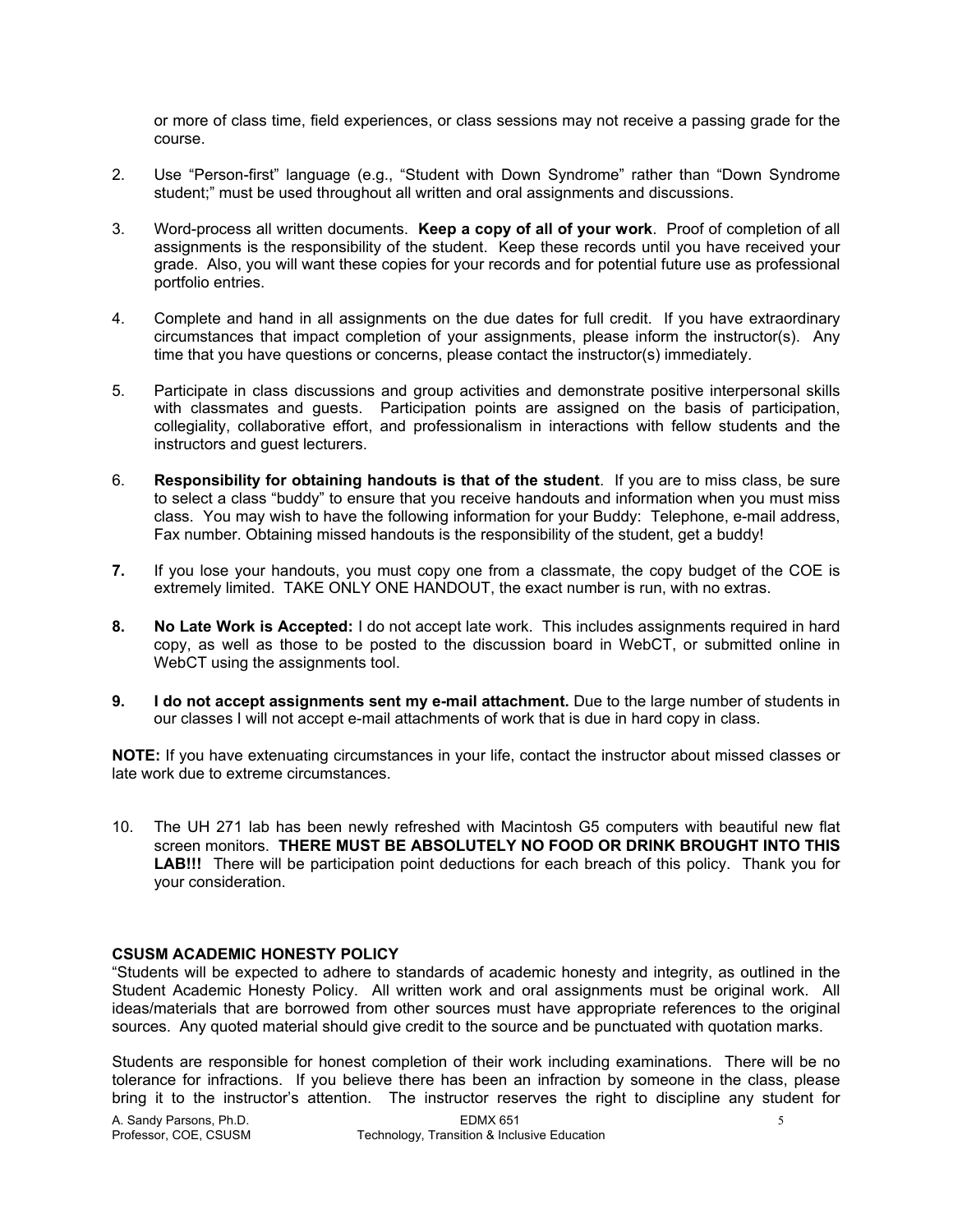academic dishonesty in accordance with the general rules and regulations of the university. Disciplinary action may include the lowering of grades and/or the assignment of a failing grade for an exam, assignment, or the class as a whole."

| <b>COURSE REQUIREMENTS:</b><br><b>Course Requirements</b>           | <b>Points</b> |
|---------------------------------------------------------------------|---------------|
| Participation (ten face to face meetings $@$ 10 points each)        | 100           |
| Mini Technology Grant Project† (Group Work)                         | 100           |
| Developing an Specific Area of Emphasist (SAE) (Individual Work)    | 100           |
| Reading Activity Assignments on the Text:                           |               |
| (individual work: 4 $@$ 25 points each = 100 points)                | 100           |
| Web Based Instruction (WBI) components of Course* (individual work) | 100           |
| *Bi-weekly DB Prompts (6 weeks $@$ 15 points = 80)                  |               |
| Posting responses to the postings of others (20)                    |               |
| End of Course Reflection (20)                                       | 20            |
| Total                                                               | 520           |

† Format to be handed out in class

**COURSE REQUIREMENTS:** 

\*All Discussion Board Postings must be done by the date listed on the syllabus. Late postings will not receive credit.

**Please note the College of Education Attendance policy stated on the first page of this syllabus.**  The CSUSM College of Education, which has an attendance policy that mandates a minimum attendance of 80% of face-to-face class sessions, requires these guidelines. Please inform your instructors in advance of any extenuating attendance circumstances.

#### **All University Writing Requirement**

Every course at the university must have a writing requirement of at least 2500 words. The writing in this course is met via the Specific Area of Emphasis paper, the grant project, and the WebCT discussion board work.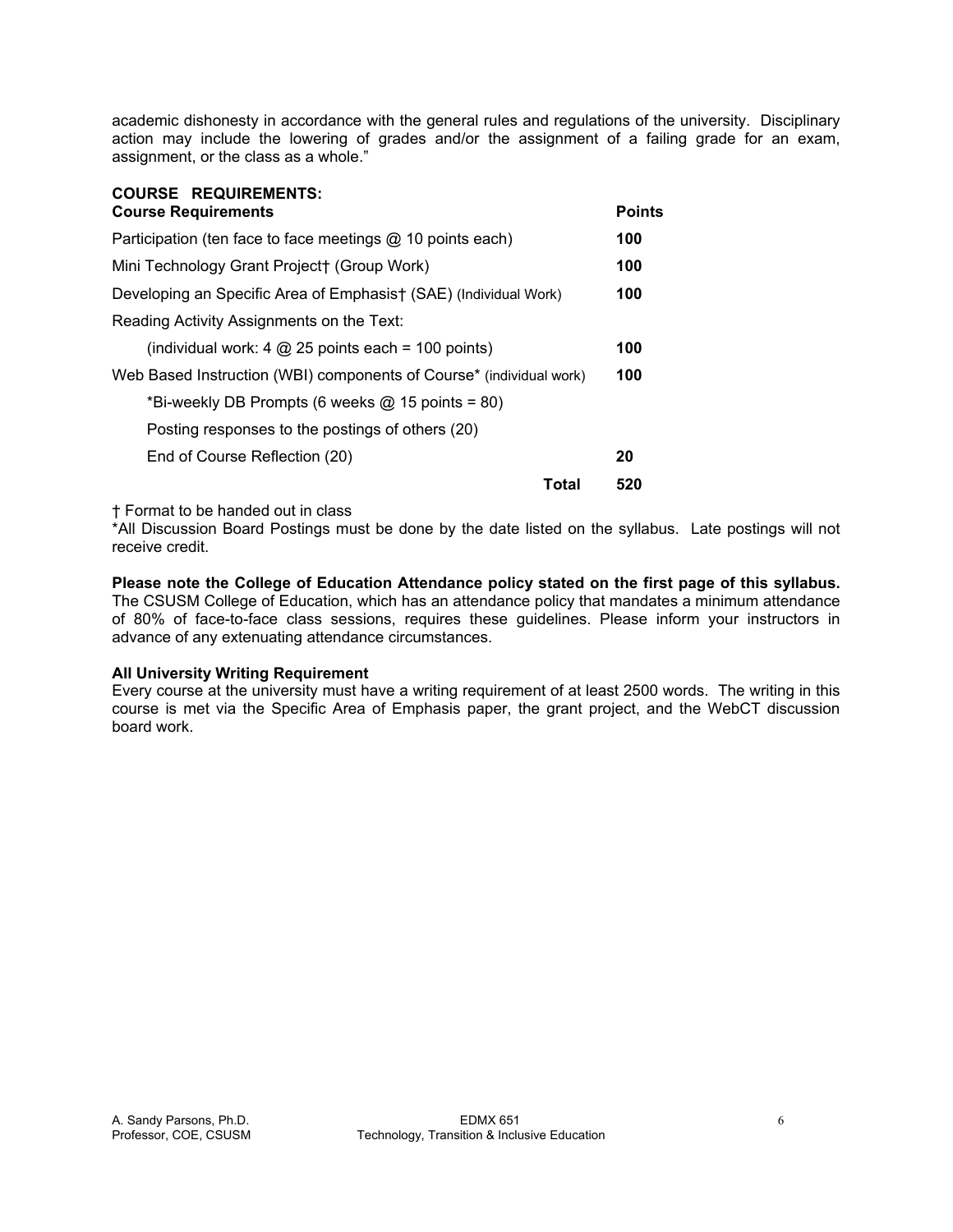#### **Participation (10 points maximum/class X 10 Face-to-Face classes = 100 points maximum).**

Regular, punctual attendance it is critical and expected in the teaching profession. Because this class is participatory in nature, the experiences and discussions are difficult to recreate. To reinforce our commitment to developing interpersonal skills, students are expected to arrive on time; return from break on time; stay for all of the class; and fully participate and cooperate with classmates, instructors, and guests. A class participant who arrives late, departs early, or engages a "non-collaborative" behavior will receive less than the maximum points for that given class session.

#### **Criteria for Grading Participation**:

Participation points will be assigned on the following criteria:

- collaborative cooperation in all labs, classes, and group assignments;
- enthusiasm for the content and activities;
- respect for the speakers;
- patience and flexibility with the technology;
- appropriate use of the lab, hardware and software;
- respect for the lab environment and equipment;
- absolutely no food or drink in the lab.

# **Mini Technology Grant Project: (100 points, group work)**

# **Specific Area of Emphasis (SAE) (100 points, individual work)**

# **Reading Activity Assignments: (4 @ 25 points each = 100 points)**

There are four Reading Activity Assignments which address the reading in the Transition text. These activities will be posted to the documents section of the WebCT course. **Please be sure to hand them into the professor in hard copy on the due date**.

#### **Web Based Components of Course: (100 points)**

Check the Announcement block in the course Home Page each week for directions.

All communications by E-mail will be via the Course Mail tool in WebCT.

Check your Course Mail at least once per week, and always before coming to class.

There will be a series of Discussion Board (DB) prompts for your reflection and response.

#### **WBI discussion board prompts (6 weeks X 15 = 80)**

 **Response to the prompts of others: (20)** 

**Course Reflection:** (20 points) (accomplished via WebCT using the course Assignment Tool).

# **Criteria for Grading for WebCT work including Discussion Board (DB) Postings:**

- Post your response to the Discussion Board (DB) Prompts at the beginning of the week in which they are required.
- Read the postings of your colleagues (towards the middle to end of that week) and post required responses to the posting of others as indicated in the Professor's prompts.
- Be sure your responses are well thought out prior to posting your responses.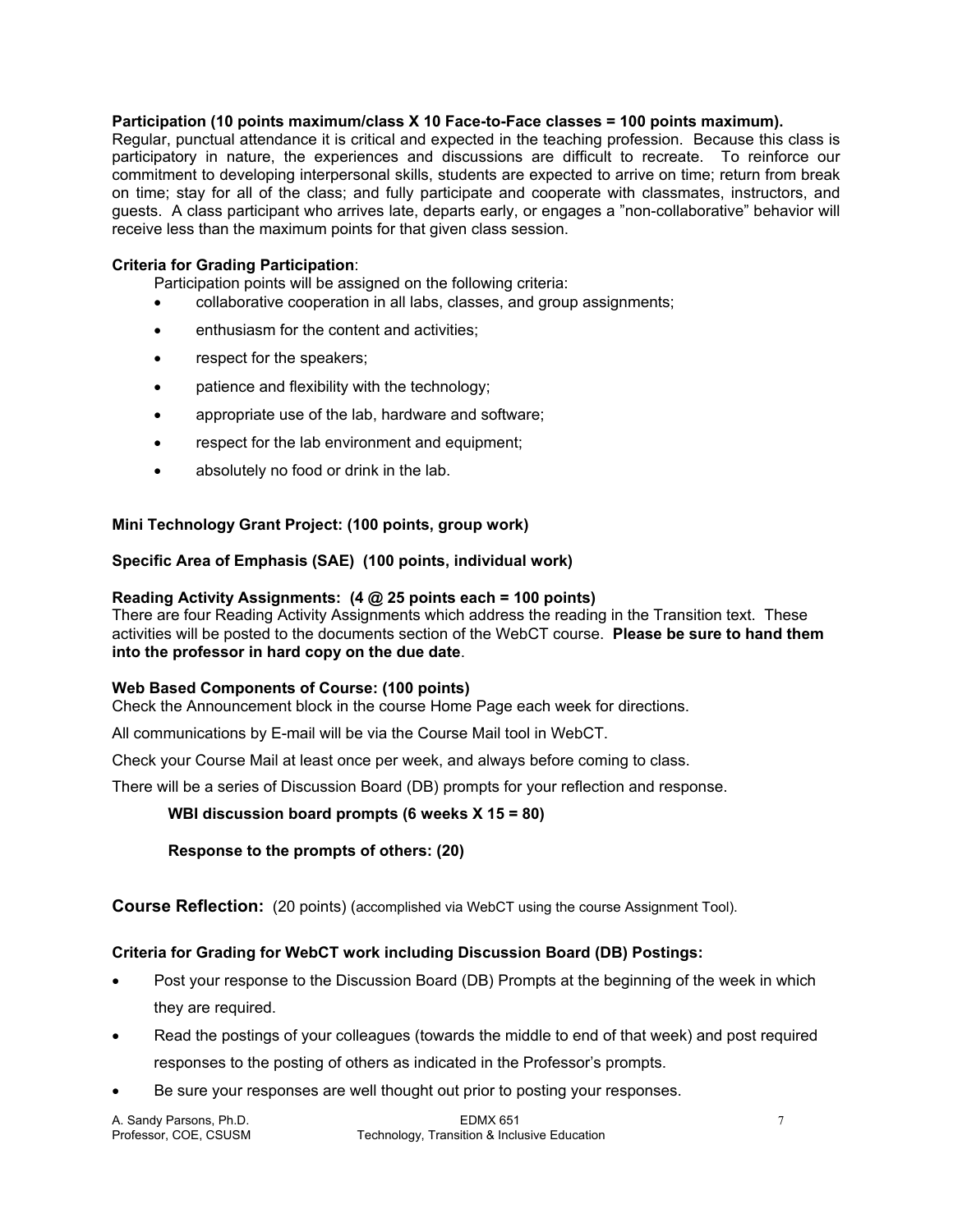- Be sure to post your all responses by the due date on the syllabus.
- You may wish to compose off line and copy and paste your response into the DB.
- Use person first language, and check your spelling as much as possible.
- Respect the opinions of others, and respond collegially.

**GRADING STANDARDS: (see also descriptors after each assignment listed above in the course requirements)** 

| A  | $93-100%$  | А-   | $90-92%$ |
|----|------------|------|----------|
| B+ | $87 - 89%$ | в    | 83-86%   |
| в- | $80 - 82%$ | $C+$ | 77-79%   |

# **GRADING RUBRICS:**

# **Criteria for Grading Student Performance in this Course:**

- A (Excellent): Performance at the highest level, showing sustained excellence in meeting all course objectives and requirements and exhibiting an unusual degree of intellectual initiative.
- B (Good): Performance at a high level, showing consistent and effective achievement in meeting course objectives and requirements.
- C (Satisfactory): Performance at an adequate level, meeting the basic objectives and requirements of the course.

#### **NOTE: The minimum acceptable grade for a course in the sequence of professional education courses are C+, and a B average must be maintained. Criteria for Grading Assignments:**

# **Criteria for Grading Student Performance on the assignments:**

A (93%) Outstanding work on assignment, excellent syntheses of information and experiences,

great insight and application, and excellent writing,

- B+ (83%) Completion of assignment in good form with good syntheses and application of information and experiences, writing is good,
- C+ (73%) Completion of assignment, adequate effort, and adequate synthesis of information and application of information and experiences, writing is adequate.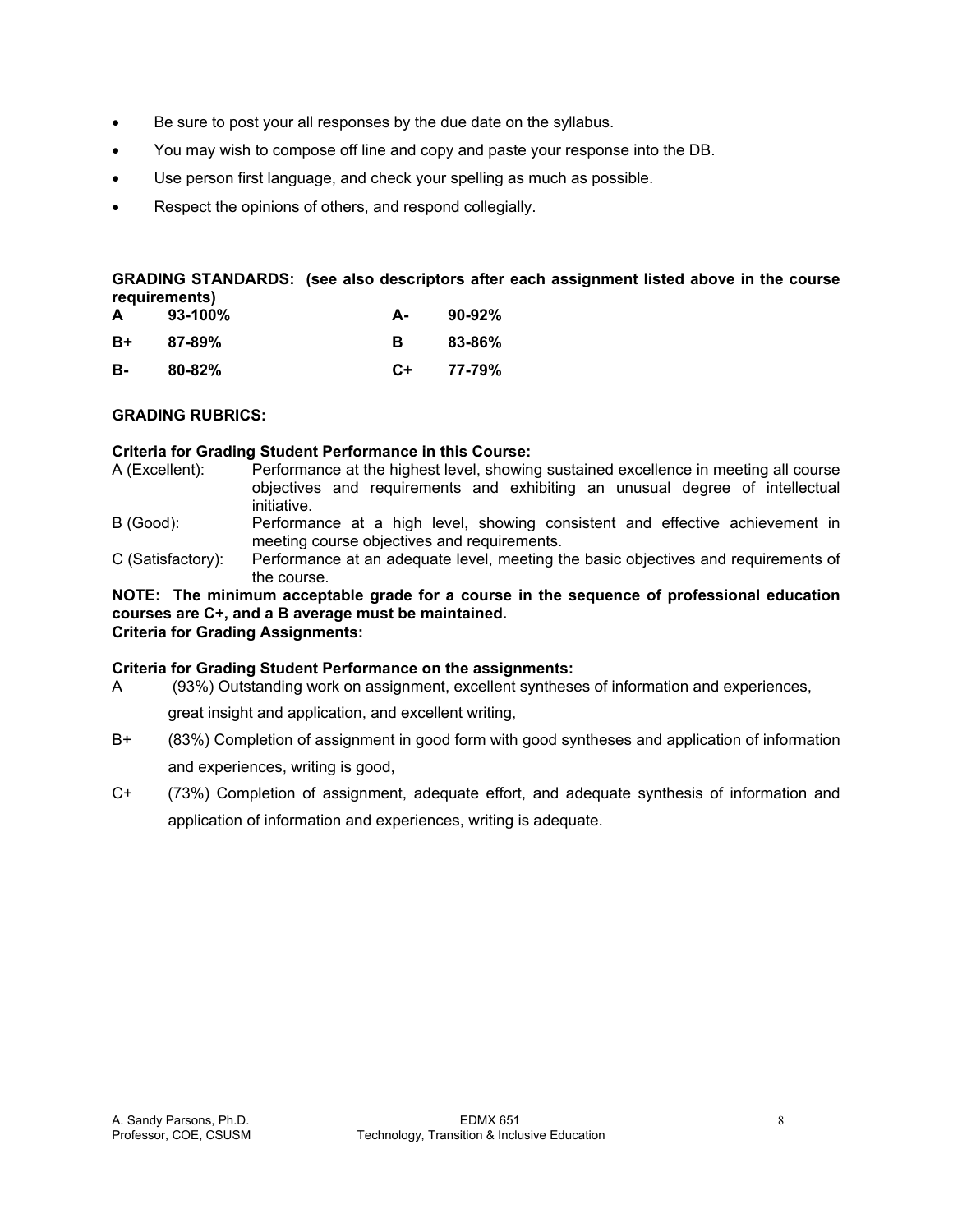# **COURSE SCHEDULE EDEX 561: Technology, Transition, and Inclusive Education University Hall, 271; Tuesdays: 5:30 p.m. to 8:15 p.m.**

# **NOTE: The full course schedule will be handed out on the first night of class August 30th**

#### **Please purchase the text before coming to class. The title is listed below, and is available at the Cal State San Marcos Bookstore, or can be purchased online at http://www.csusmbookstore.com**

#### Required Text:

Pierangelo, R., & Giuliani, G. A. (2004). *Transition services in special education: A practical approach.*  Pearson: Allyn Bacon. New York, NY.

#### Required Bound Reader:

Bound Reader is: Parsons, S. (2005) EDEX 651: Advanced Technology, Transition and Inclusive Education.

**The reader may not be ready until 8/31**. I will send out a course mail, and post a note on the course Home Page when it is ready. Check the Home Page and your Course Mail for messages at least weekly throughout this course.

#### Directions to Copy Serve:

Copy Serve, 754 South Rancho Santa Fe Blvd in the shopping center where Citi Bank is located. Enter the first driveway off San Marcos Blvd. just west of Rancho Santa Fe Rd. and the Citibank, turn right in this drive and make an immediate left. The store faces San Marcos Blvd. (760) 599-9923. Ramin is the owner.

# **STRONGLY RECOMMENDED:**

 American Psychological Association. (1995*). Publication manual of the American psychological association, fourth edition.* American Psychological Association, Washington, CD.